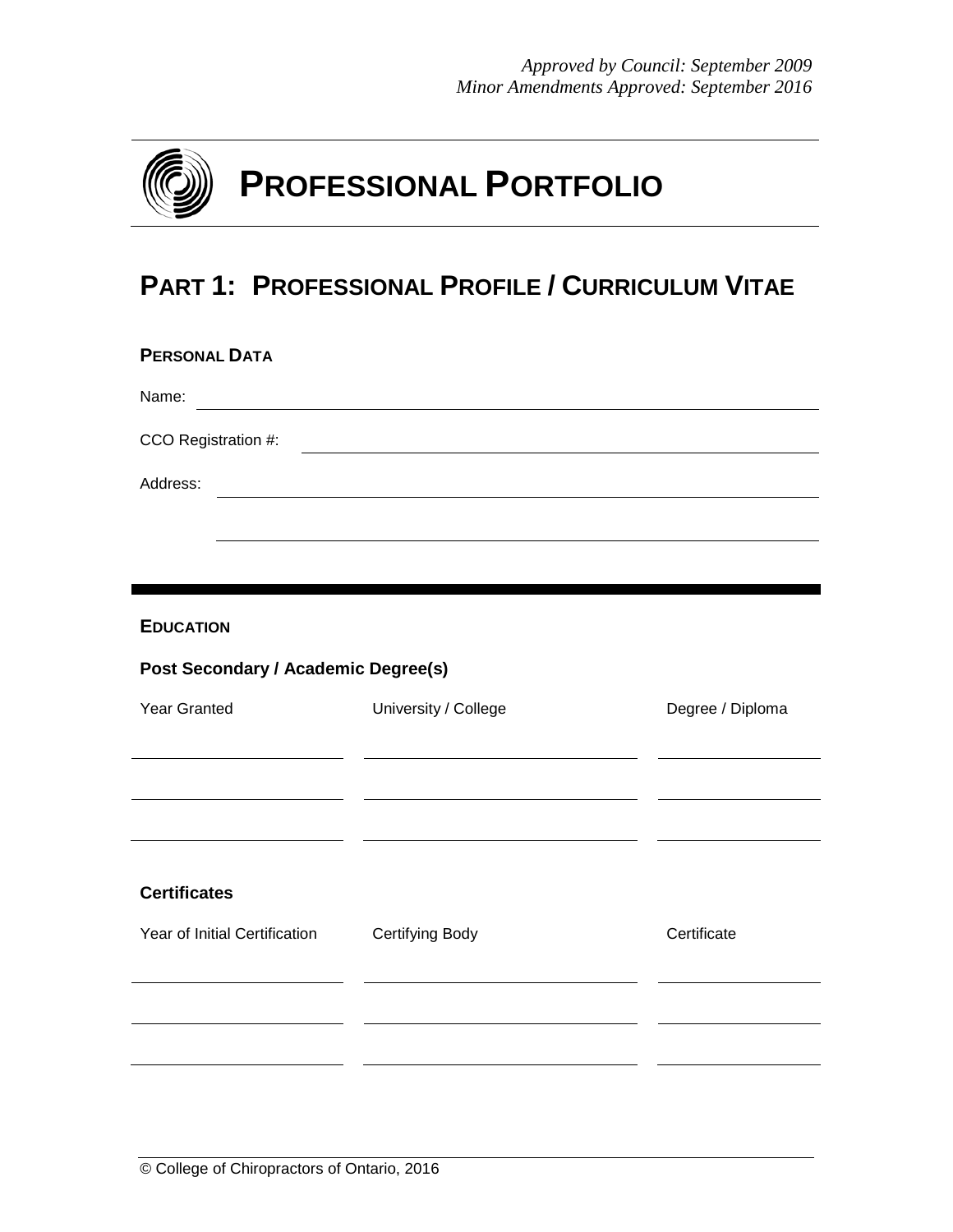### **EDUCATION (CONT.)**

#### **Specialties / Fellowships**

|        | Fellowship obtained (please check all that apply)                                                                        | <b>Year Completed</b> |
|--------|--------------------------------------------------------------------------------------------------------------------------|-----------------------|
| $\Box$ | FCCS(C) – Fellow of the College of Chiropractic Sciences (Canada)                                                        |                       |
| $\Box$ | $FCCR(C)$ – Fellow of the Chiropractic College of Radiologists<br>(Canada)                                               |                       |
| $\Box$ | FCCSS(C) – Fellow of the College of Chiropractic Sports Sciences<br>(Canada)                                             |                       |
| $\Box$ | $FCCO(C)$ – Fellow of the College of Chiropractic Orthopaedic<br>Specialists (Canada)                                    |                       |
| $\Box$ | FCCRS(C) – Fellow of the Canadian Chiropractic Specialty College of<br>Physical and Occupational Rehabilitation (Canada) |                       |
|        |                                                                                                                          |                       |

#### **PROFESSIONAL HISTORY**

#### **Practice History and Description**

| Date $(m/y)$ | Type of Practice (include location)<br>(e.g., solo/private practice, multi DC, multi<br>disciplinary, etc.) | Role<br>(e.g., sole proprietor,<br>associate, locum,<br>$etc.$ ) |
|--------------|-------------------------------------------------------------------------------------------------------------|------------------------------------------------------------------|
|              |                                                                                                             |                                                                  |
|              |                                                                                                             |                                                                  |
|              |                                                                                                             |                                                                  |
|              |                                                                                                             |                                                                  |
|              |                                                                                                             |                                                                  |
|              |                                                                                                             |                                                                  |
|              |                                                                                                             |                                                                  |
|              |                                                                                                             |                                                                  |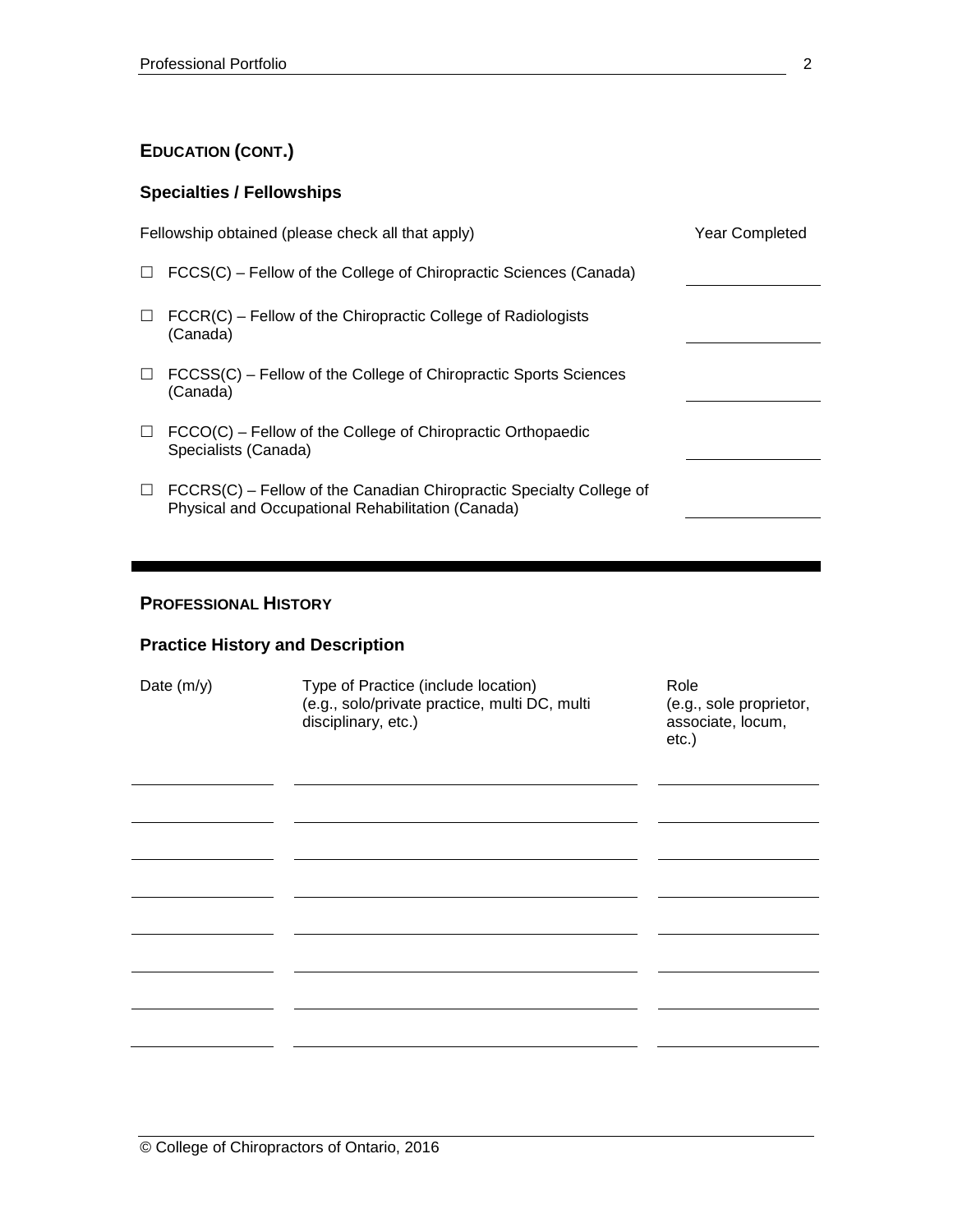#### **MEMBERSHIP & SERVICE**

#### **Names of professional organizations in which you hold current membership and services/activities provided, including positions held (if applicable).**

| Date (m/y) | Name of Professional Organization | Service/Activity Provided<br>or Position Held |
|------------|-----------------------------------|-----------------------------------------------|
|            |                                   |                                               |
|            |                                   |                                               |
|            |                                   |                                               |
|            |                                   |                                               |
|            |                                   |                                               |
|            |                                   |                                               |
|            |                                   |                                               |
|            |                                   |                                               |
|            |                                   |                                               |
|            |                                   |                                               |

**VOLUNTEER WORK: SERVICE TO PROFESSION AND COMMUNITY**

| Date (m/y) | Name of Organization | Description of Volunteer<br><b>Work Provided</b> |
|------------|----------------------|--------------------------------------------------|
|            |                      |                                                  |
|            |                      |                                                  |
|            |                      |                                                  |
|            |                      |                                                  |
|            |                      |                                                  |
|            |                      |                                                  |
|            |                      |                                                  |

© College of Chiropractors of Ontario, 2016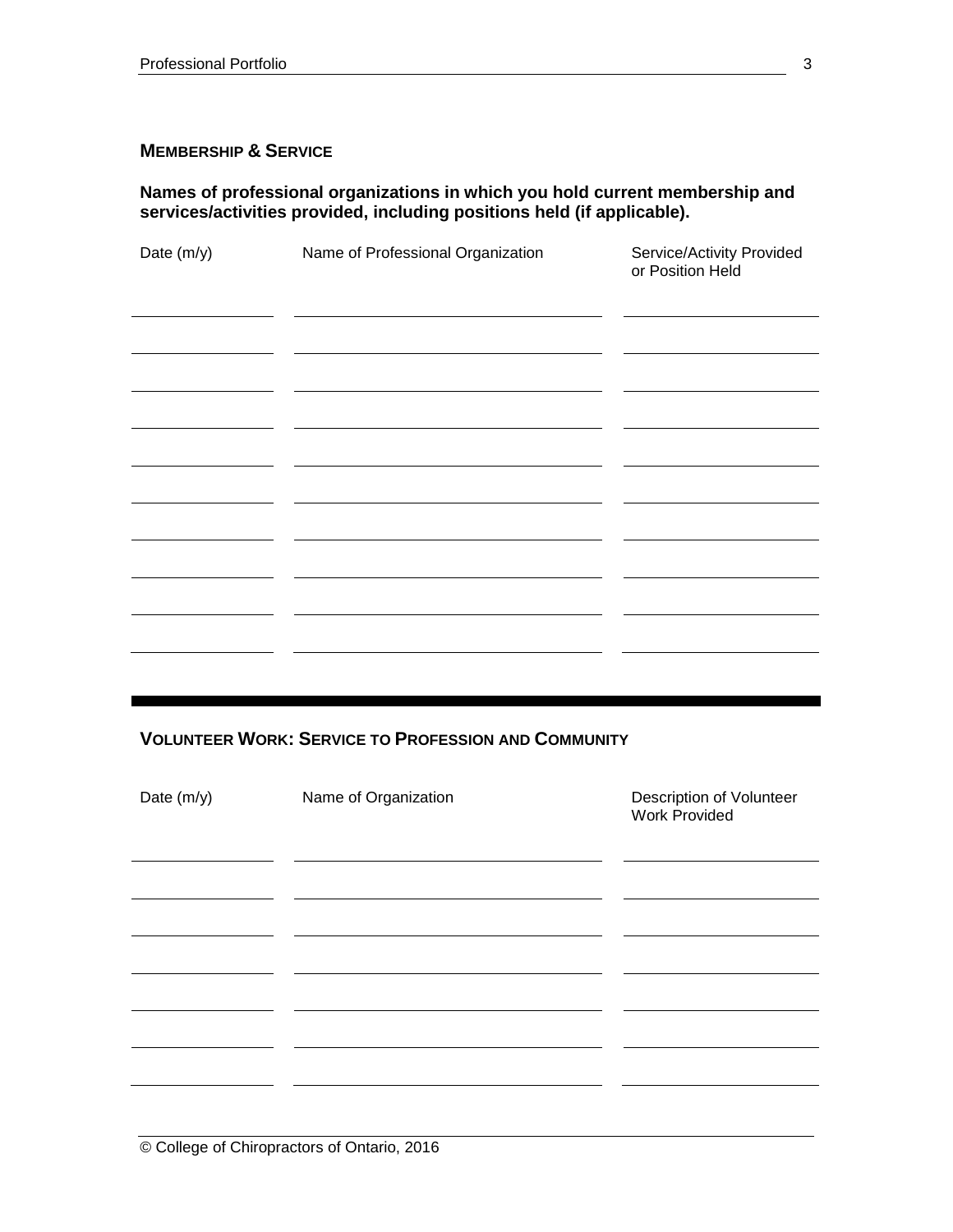#### **AWARDS/RECOGNITION**

| Year Awarded | Awarding Body | Award |
|--------------|---------------|-------|
|              |               |       |
|              |               |       |
|              |               |       |
|              |               |       |
|              |               |       |

#### **REFERENCES (OPTIONAL)**

You may wish to attach a separate sheet.

## **PART 2: SELF ASSESSMENT PLAN OF ACTION SUMMARY SHEET**

File the Plan of Action Summary Sheets from the Self Assessment Questionnaire in your professional portfolio.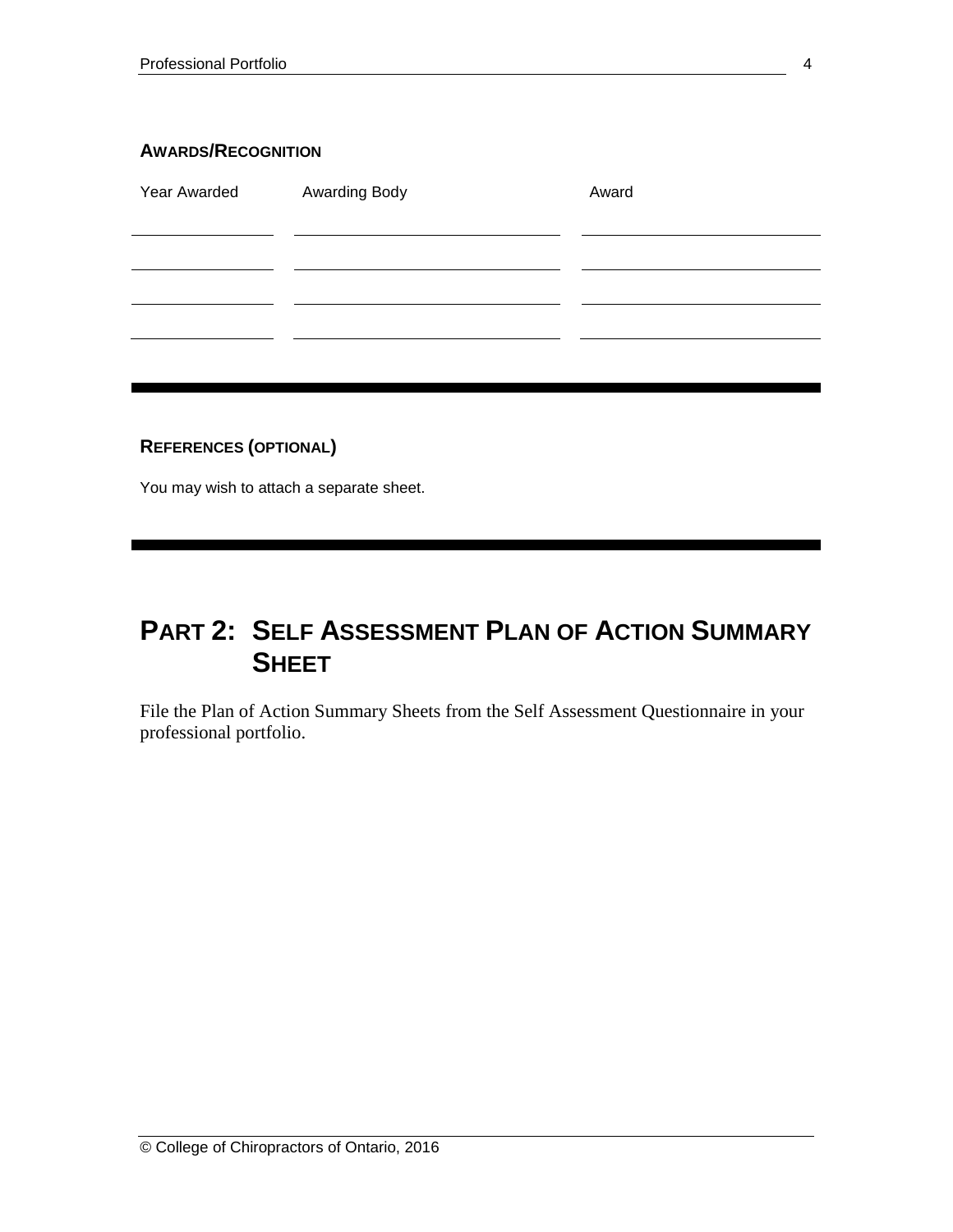## **PART 3: CONTINUING EDUCATION & PROFESSIONAL DEVELOPMENT**

**Name** CCO Registration Number

#### **STRUCTURED ACTIVITIES (20 HOURS MINIMUM)**

|                      | <b>Activity Codes</b>                                                                                                                                  | <b>Learning Objectives Codes</b>                                                                                                                                             |           | <b>Outcome Codes</b>                                                                                                                                             |  |  |  |
|----------------------|--------------------------------------------------------------------------------------------------------------------------------------------------------|------------------------------------------------------------------------------------------------------------------------------------------------------------------------------|-----------|------------------------------------------------------------------------------------------------------------------------------------------------------------------|--|--|--|
|                      | Courses, seminars, workshops,<br>presentations, conferences                                                                                            | am participating in this activity based on the<br>following:                                                                                                                 |           | I plan to introduce what I have learned in my<br>practice.                                                                                                       |  |  |  |
| 2.<br>3.<br>4.<br>5. | Interactive Internet courses, seminars,<br>workshops, conferences, webinars<br>Correspondence courses<br>Clinical rounds<br>Computer assisted learning | results of my self assessment<br>results of my peer and practice assessment<br>professional or personal interest<br>3.<br>adding to a strength or changing my practice<br>4. | 3.<br>-4. | I plan to pursue additional information.<br>Findings reaffirm my knowledge/no change<br>needed in my practice.<br>I plan to pursue a different course of action. |  |  |  |

| Date<br>(m/y) | Activity<br>Code | Learning<br>Objective<br>Code | <b>Description of Activity</b> | Provider/Source | Total<br>Hours | Outcome<br>Code |
|---------------|------------------|-------------------------------|--------------------------------|-----------------|----------------|-----------------|
|               |                  |                               |                                |                 |                |                 |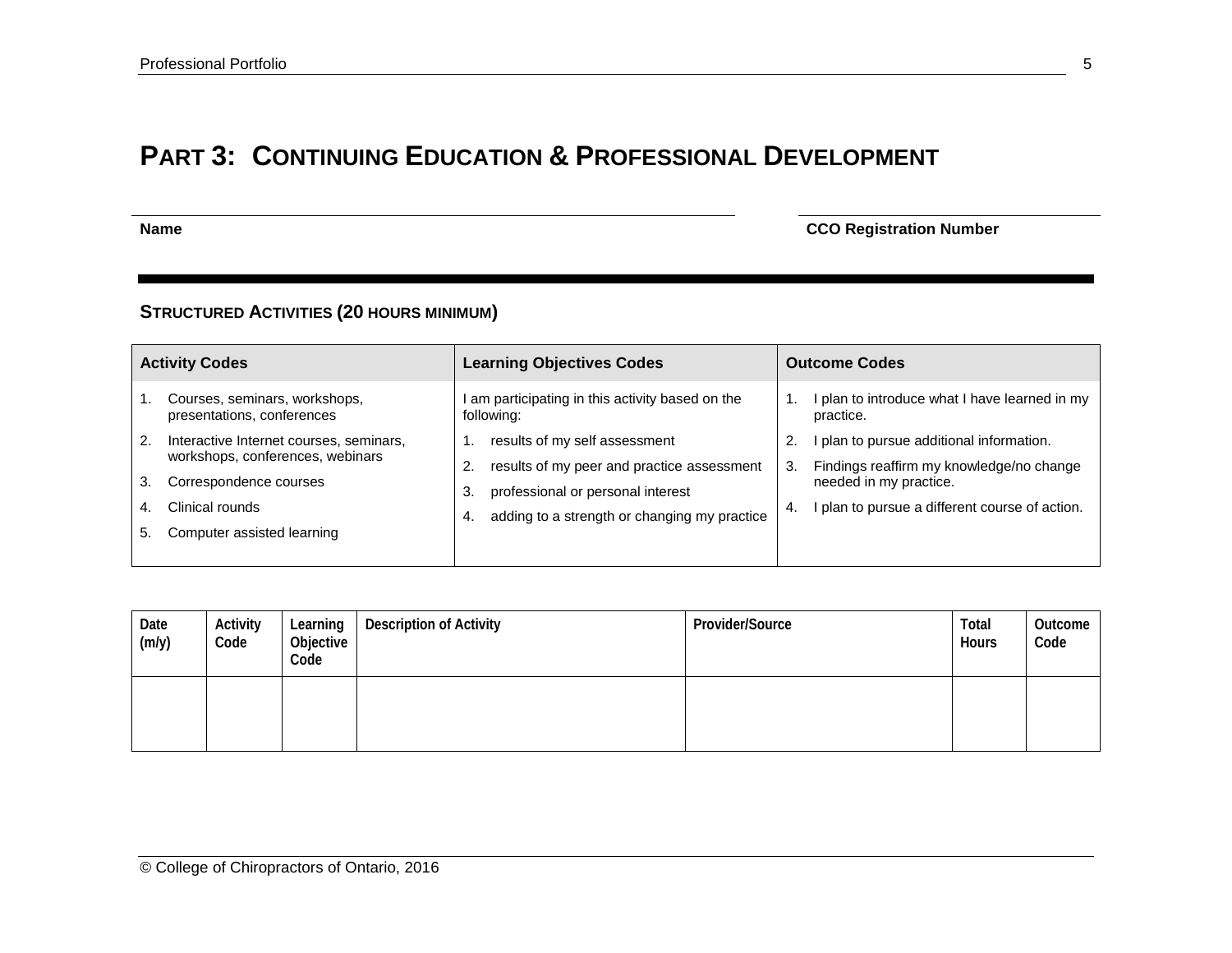### **Structured Activities (20 hours minimum)**

| Date<br>$(m/y)$ | Activity<br>Code | Learning<br>Objective<br>Code | <b>Description of Activity</b> | Provider / Source | Total<br>Hours | Outcome<br>Code |
|-----------------|------------------|-------------------------------|--------------------------------|-------------------|----------------|-----------------|
|                 |                  |                               |                                |                   |                |                 |
|                 |                  |                               |                                |                   |                |                 |
|                 |                  |                               |                                |                   |                |                 |
|                 |                  |                               |                                |                   |                |                 |
|                 |                  |                               |                                |                   |                |                 |
|                 |                  |                               |                                |                   |                |                 |

*Photocopy and add pages as required.*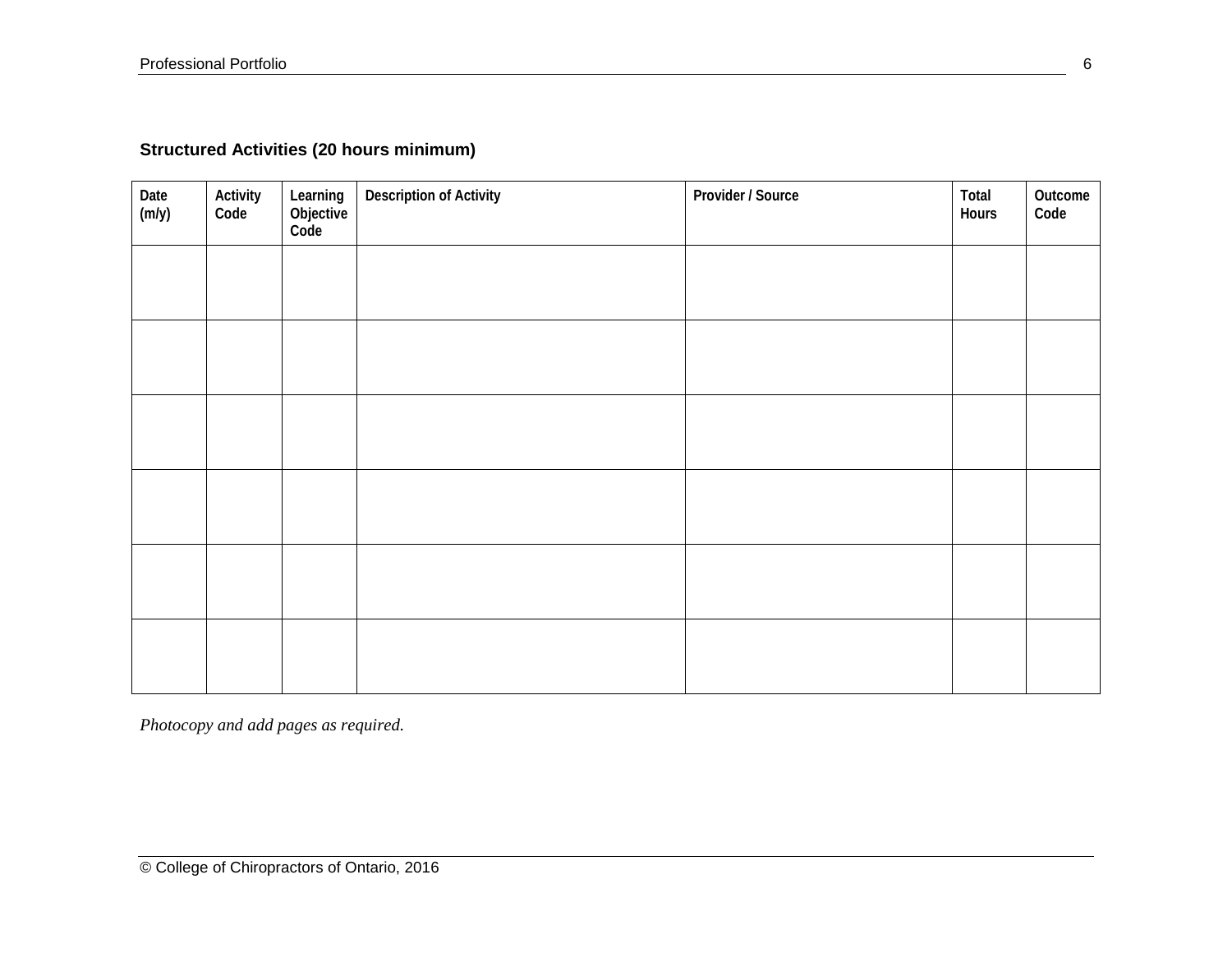### **UNSTRUCTURED ACTIVITIES (20 HOURS MAXIMUM)**

| <b>Activity Codes</b> |                                                                                     | <b>Learning Objectives Codes</b>                                                            |    | <b>Outcome Codes</b>                                               |  |  |
|-----------------------|-------------------------------------------------------------------------------------|---------------------------------------------------------------------------------------------|----|--------------------------------------------------------------------|--|--|
|                       | Professional books, journals, articles,<br>research papers                          | am participating in this activity based on the<br>following:                                |    | I plan to introduce what I have learned in my<br>practice.         |  |  |
| 2.                    | Professional audio/video, Internet material                                         | results of my self assessment                                                               |    | I plan to pursue additional information.                           |  |  |
| 3.                    | CCO regulations, standards of practice,<br>policies, guidelines, other CCO material | results of my peer and practice assessment<br>2.<br>professional or personal interest<br>3. | 3. | Findings reaffirm my knowledge/no<br>change needed in my practice. |  |  |
| 4.                    | Professional presentations                                                          | adding to a strength or changing my practice<br>4.                                          | 4. | I plan to pursue a different course of<br>action.                  |  |  |
| 5.                    | Professional publications                                                           |                                                                                             |    |                                                                    |  |  |
|                       | Other                                                                               |                                                                                             |    |                                                                    |  |  |

| Date<br>(m/y) | Activity<br>Code | Learning<br>Objective<br>Code | <b>Description of Activity</b> | Provider / Source | Total<br>Hours | Outcome<br>Code |
|---------------|------------------|-------------------------------|--------------------------------|-------------------|----------------|-----------------|
|               |                  |                               |                                |                   |                |                 |
|               |                  |                               |                                |                   |                |                 |
|               |                  |                               |                                |                   |                |                 |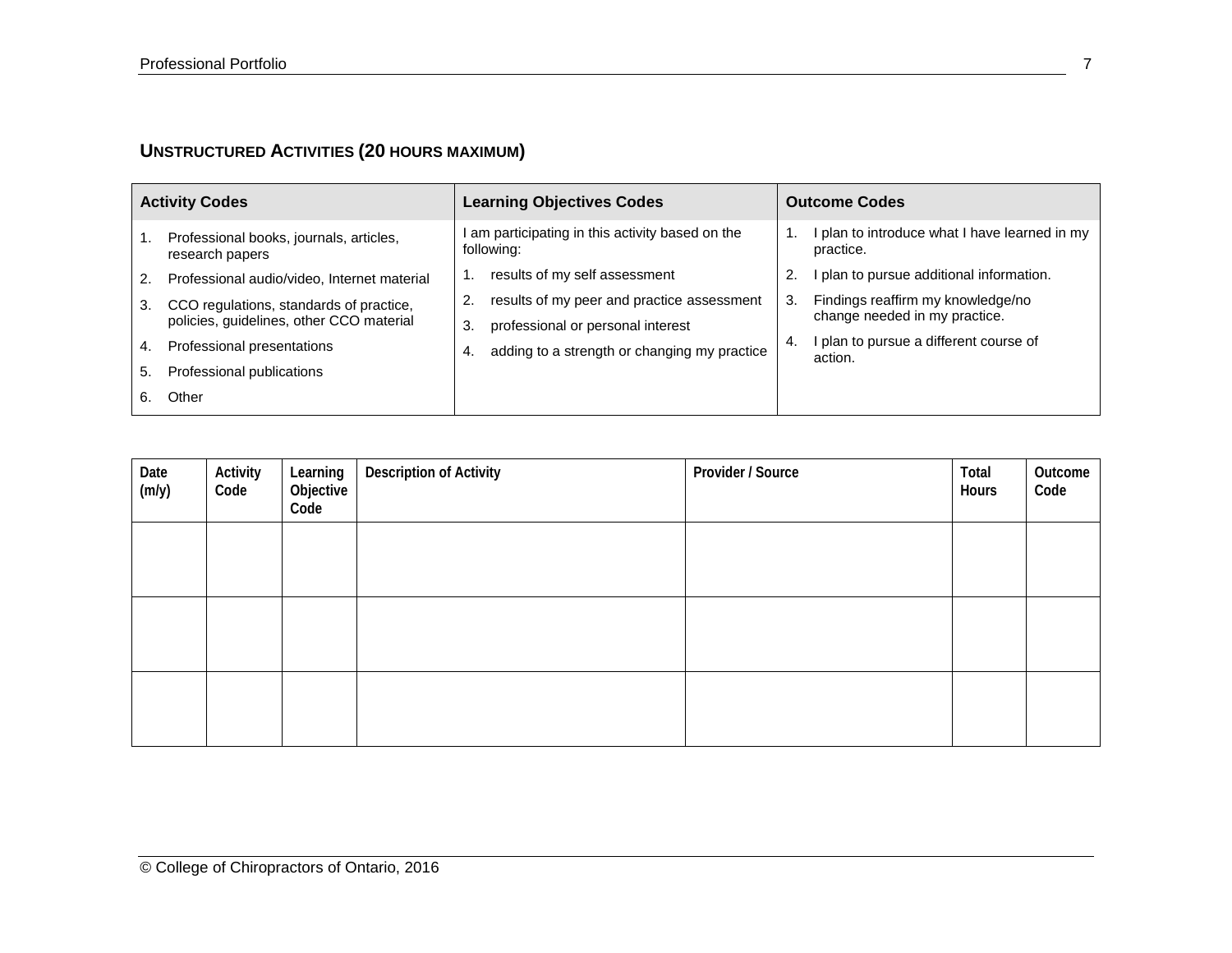### **Unstructured Activities (20 hours maximum)**

| Date<br>(m/y) | Activity<br>Code | Learning<br>Objective<br>Code | <b>Description of Activity</b> | Provider / Source | Total<br>Hours | Outcome<br>Code |
|---------------|------------------|-------------------------------|--------------------------------|-------------------|----------------|-----------------|
|               |                  |                               |                                |                   |                |                 |
|               |                  |                               |                                |                   |                |                 |
|               |                  |                               |                                |                   |                |                 |
|               |                  |                               |                                |                   |                |                 |
|               |                  |                               |                                |                   |                |                 |
|               |                  |                               |                                |                   |                |                 |
|               |                  |                               |                                |                   |                |                 |
|               |                  |                               |                                |                   |                |                 |

*Photocopy and add pages as required.*